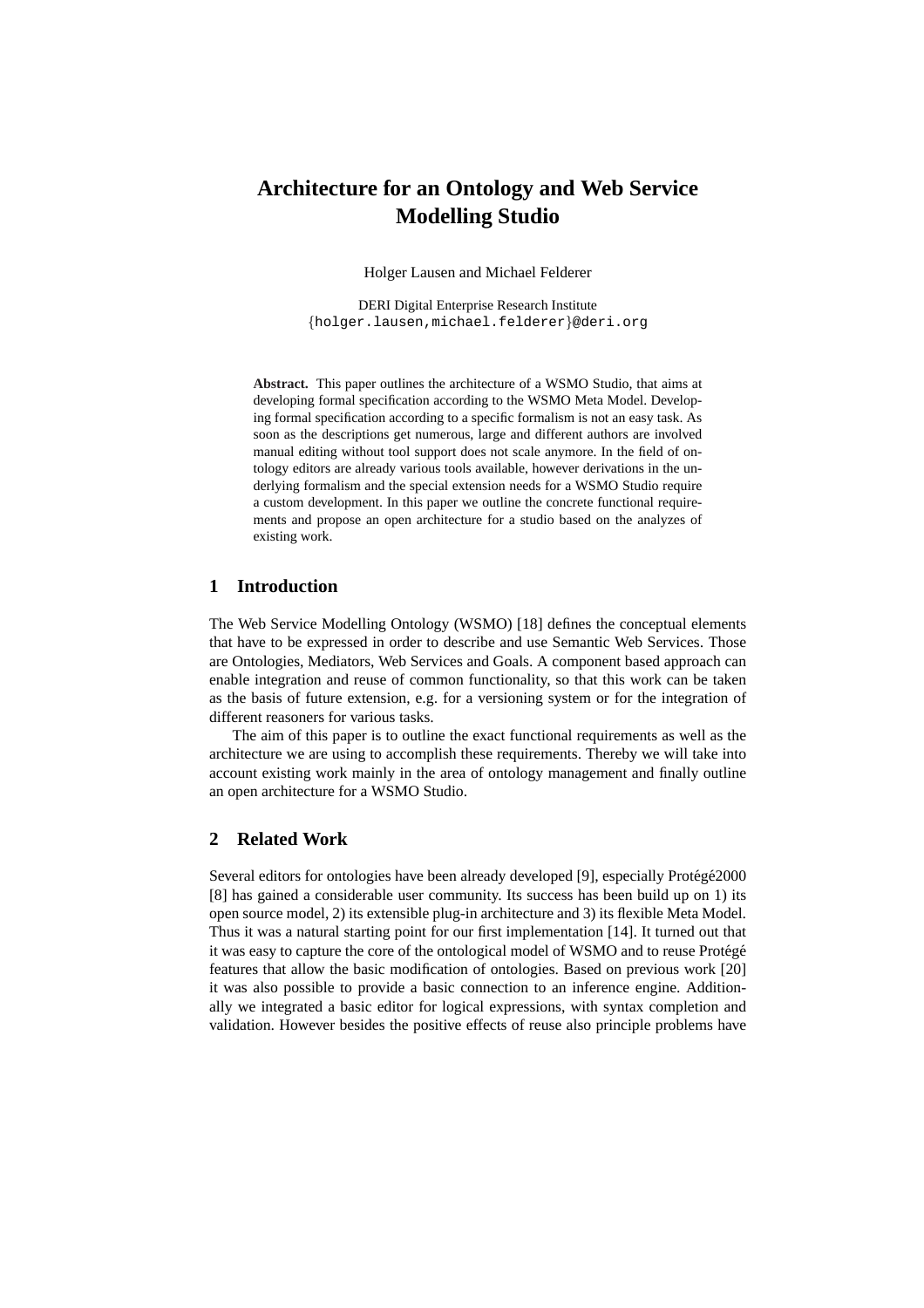<span id="page-1-0"></span>been encountered: The OKBC [5] compatible Meta Model is able to capture concepts, attributes of concepts and instances, however n-ary relations, functions, variables and especially their axiomatizations, as well as the concept of mediators turned out to be difficult to capture. More over we have encountered software engineering related problems, when designing the user interface. The event model and some of the user interface elements have been difficult to adopt. Other Web Service specific aspects like the interface description we did not attempt to implement, but foresee problems, since these elements have only very little in common with Protégé general purpose of ontology editing and knowledge acquisition.

A second WSMO Editor has been developed in the course of the SWWS project [7]. This custom Java/Swing application is developed based on the epistemological foundations of WSMO and provides graphical means to modify each modelling element. In addition the SWWS Studio provides an editor for orchestration. However its design as proprietary application does not allow extensions, e.g. if a special syntax export or some specific restrictions on a modelling elements are needed, no modifications can be made to this tool by a 3rd party.

Both approaches have not been able to fully meet the expected functionality. In order to develop an architecture able to meet the requirements we will elaborate the detailed requirements in the next section, always keeping in mind related work in the area and the approaches taken there.

## **3 Functional Requirements**

As outlined in the introduction there are already many existing ontology editors and storage environments, however we believe that the extension and modification needs of them exceed the benefits of reuse. In this section we will outline the specific requirements on the Editor.

The main functionality from an Editor is to provide the means to create, modify and delete every modelling element of the domain of discourse according to a specific formal meta-model as well as store and retrieve those descriptions. Hence its functionality is heavily depending on the underlying formalism. A WSMO Editor consequently needs to handle Ontologies, Goals, Mediators and Web Services. For Goals, Mediators and Web Service capabilities it is required to edit complex logical formulas, whereas for ontologies it should be in principle possible to reuse existing work in the area of ontology editors.

We are first outlining for each element of WSMO the specific needs raising from the Meta Model and then discuss more general requirements of such an environment.

#### **3.1 Ontologies**

Most implementation work in this area is motivated by having a particular meta-model or development methodology in mind. Recent efforts are mainly based on the OWL respectively Description Logic primitives, as such have become increasingly important in the course of its standardization [2]. The resulting editors, such as SWOOP [12] or the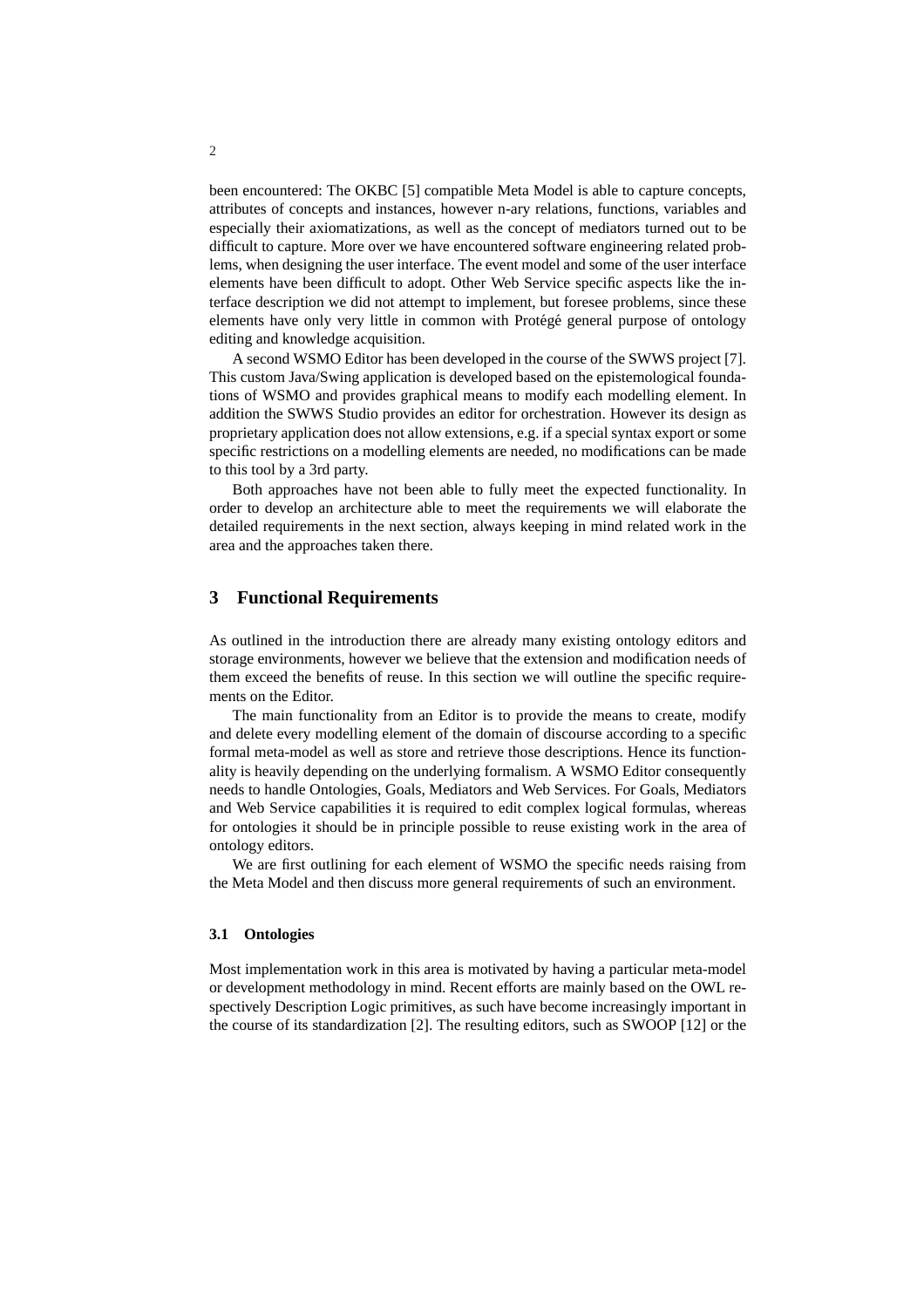<span id="page-2-0"></span>DL-Workbench [13] use a very specialized meta model, able to express concepts, properties and individuals, however the ability to edit axioms is limited by the underlying description logic expressions and thus very specialized and not as general as WSMO requires. More general approaches that have been e.g. taken by Protégé are based on OKBC [5] and by intention have very limited support for axioms. [16]. We now briefly discuss all modelling elements for ontologies and the requirements how they should be handled.

**Global Issues** WSMO is based on the principle of URIs (Uniform Resource Identifiers). Furthermore it supports Literals and basic XML Schema Data Types. In addition WSMO foresees an extensible set of non functional properties for every modelling element. This is different to existing approaches such as OWL [2] where only the top level component (Ontology) has a more extensive set of meta data and the sub elements such as concepts and properties only have a limited set (e.g. label or comment). One could argue that the set within other languages is extensible, however the current tool support does not encourage this and this that feature is not used.

**Concepts** This element can be handled very similar to how it is done in existing approaches, however a small difference is the treatment of attributes. Generally they are treated as first class citizens of the ontology and not of an concept (although it can be emulated by range restrictions).

**Relations** Relations are not restricted in its arity like for example in OWL which only allows binary relations. The WSMO Studio needs to be able to define relation signatures with named and typed parameters as well as their axiomatization (see section axioms below), whereas current tools only support binary relations with primitive range and domain restrictions.

**Functions** As relations also functions have named and typed parameters and in addition a range restriction which defines its return value. Like the general notion of n-ary relation and its axiomatization is not present in most of the discussed existing work on editors.

**Instances** The general notion of instances is present in most existing tools, however it refers usually only to the notion of instances defined in the syntactical framework, their acquisition and verification. In WSMO this notion is kept much broader and it foresees the notion of an external instance store and enables the connection to e.g. a relational database. Thus the studio needs to provide a way to define instances within the given framework, but also to enable a plug-in architecture that allows the connection to external sources.

**Axiom** Axioms are one of the most challenging parts for this editing environment. Generally a User Interface should hide the complexity of the underlying syntax, however in the case of axioms and their editing it is difficult to simplify them by using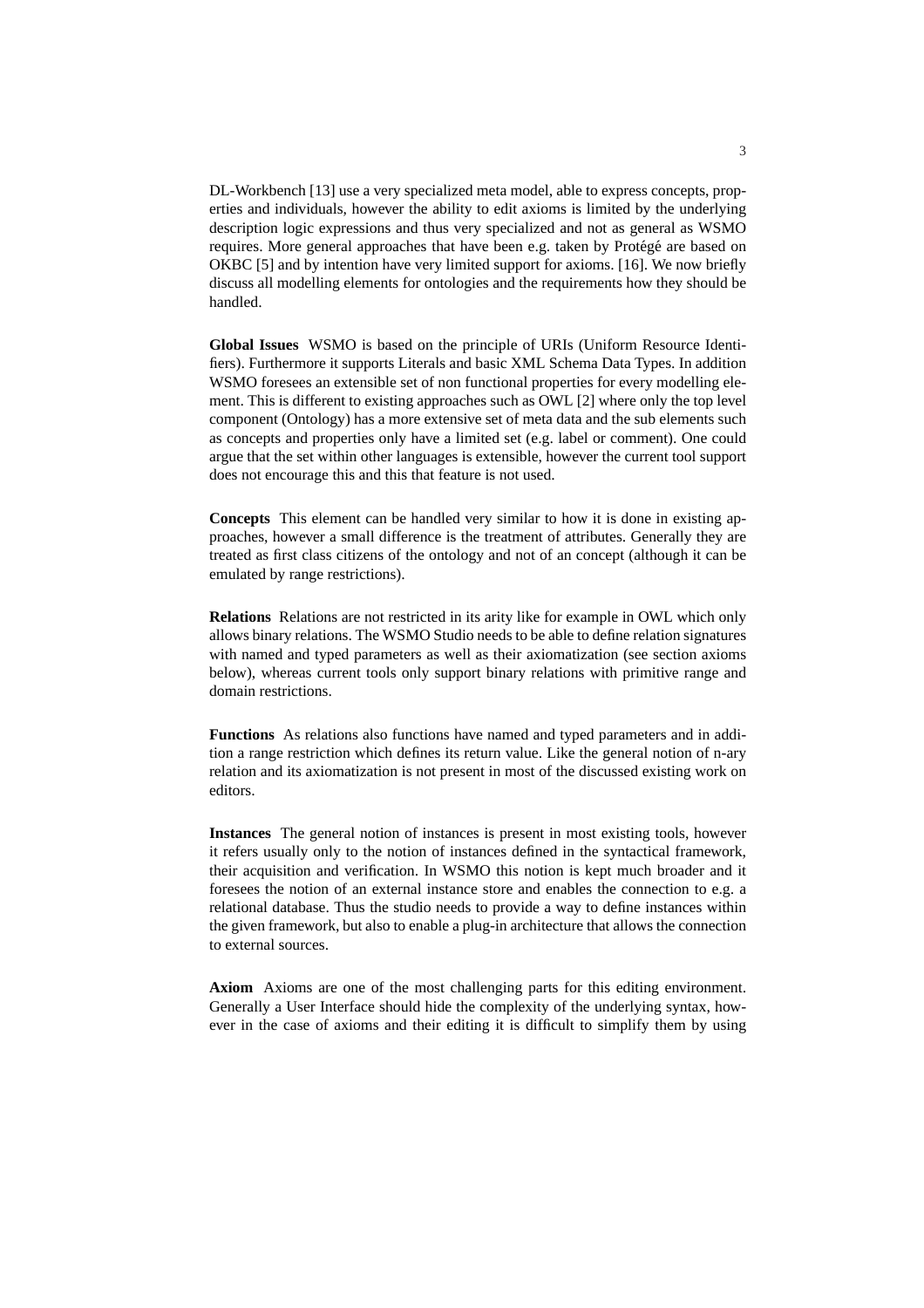concepts like drop down boxes and wizards and to remain the flexibility to define full complex logical-expressions according to the specific formalism. This also shows the comparison with existing tools, e.g. the frame based meta model of Protege allows only the definition of a restricted number of logical assertions (e.g cardinality restrictions are possible but quantifications are not possible). The current work in WSMO foresees different formalisms for logical-expression, it can be full first order logic or limited to specific Description Logic or Horn Logic subset. Thus the Studio must have the ability to edit axioms and to allow different extensions of this editing feature according to the expressivity of a certain language subset. It should support syntax highlighting, validation and completion and it may support UI abstractions form the underlying formalism by Wizards or the like.

## **3.2 Mediators**

Mediators are a novel feature of WSMO, differentiating it form most other approaches that ignore heterogeneity for the sake of simplicity, but therefore ignoring real world settings.

**OO-Mediators** Ontology Mediators can be used to overcome the mismatches in different ontologies and increase the reuse of existing ontologies. A WSMO Studio must be able to define Mediators according to the already specified elements. It must be able to handle the simplest type of an OO-Mediator which enables the complete import of another ontology without the need of mediation, such that for example during the creation of an logical expression for a goal, the terminology specified by the import statement is available. The studio should be able to offer extension points for (semi-) automatic merging or alignment. It should also provide means to dynamically execute more complex mediators, such as the syntax translation or basic mapping rules, such that the mediated ontologies become available to the user of the WSMO Studio.

**WW, GG, WG-Mediators** These Mediator have been currently defined by source and target component and the mediation service which performs the actual Mediation task. Currently these Mediators have not been fully specified and not been illustrated in an use case, they are one of the less well defined elements of WSMO. The WSMO Studio must expect some changes in their definition and usage and allow to plug-in different components.

#### **3.3 Goals**

The main elements of goals are post-conditions and effects. These are defined by logical expressions. Currently those expressions are not restricted, but it can be foreseen that their might be different levels of expressivity, as in general already mentioned for axioms (see section 3.1). Furthermore structural restrictions might be enforced in certain dialects of WSML, for example that a goal post-condition has to be fact or the capability has to be a rule. Thus the Studio must provide a basic way to allow unrestricted use of logical-expressions within the goal, it must provide extension points to allow customized editin[g of](#page-2-0) that properties.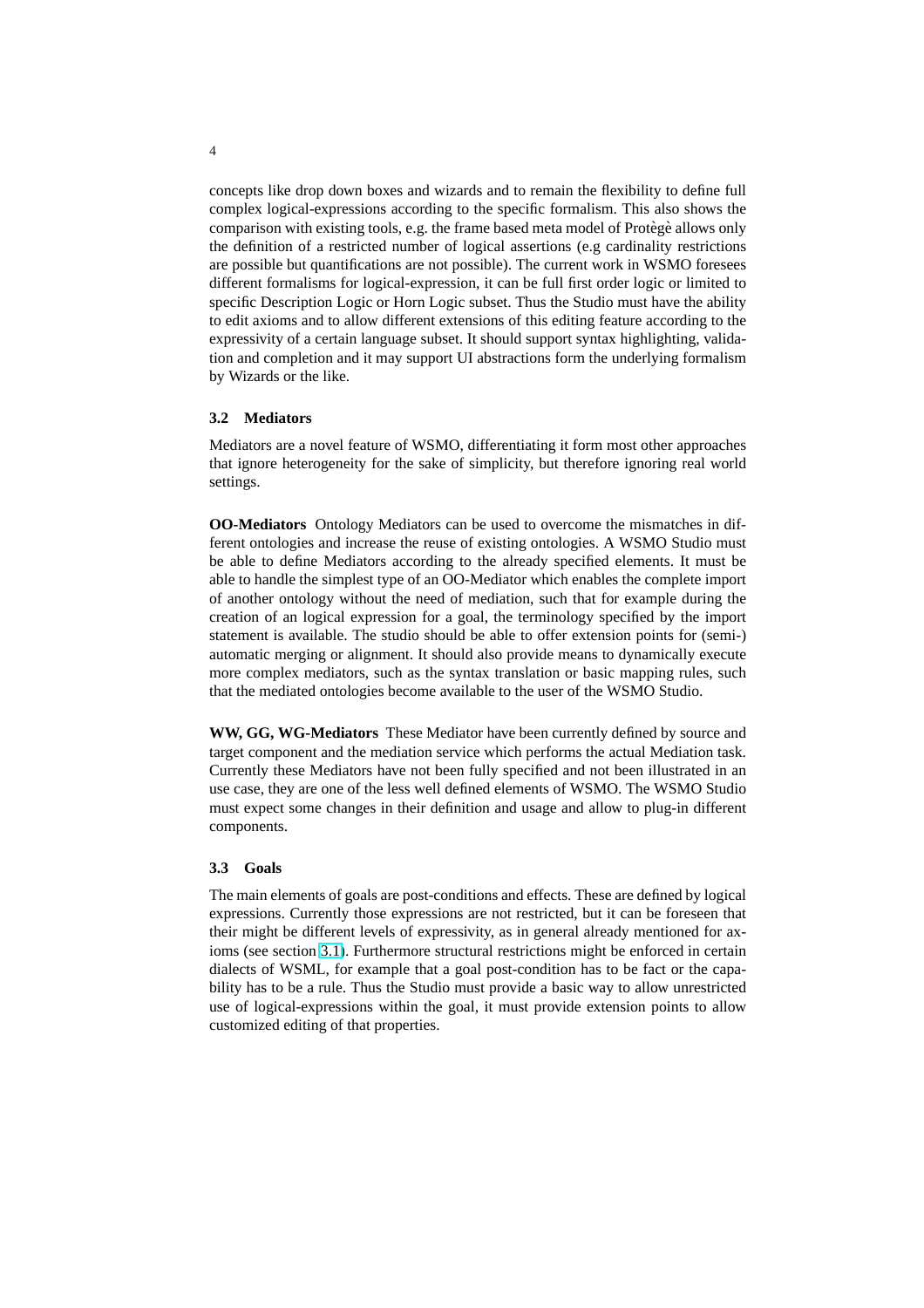#### **3.4 Web Services**

In WSMO the web service functionality is described by means of its capability; for the fields pre-conditions, assumptions, post-conditions logical expression have to be edited. Here the same requirements then outlined in the previous sections on Goals hold.

**Interfaces** An interface describes how the functionality of the service can be accessed by providing a twofold view on the operational competence of the service: The choreography that decomposes a capability in terms of interaction with the service (service user's view) and the orchestration decomposes a capability in terms of functionality required from other services (other service providers' view). Both elements are currently not fully specified, however we can make some basic assumptions on the requirements by considering the current technologies in those areas.

The interface enables a requester to invoke the service, generally the formalism used for its description are called Interface Definition Languages (IDL). In the area of Web Services the relevant standard is the Web Service Description Language (WSDL) [6]. However an interface contains further aspects besides the one contained in WSDL such as information about the behavior (and interrelation) of operations, which can be specified by e.g. an abstract state machine (ASM) [3]. We can identify as requirement that a WSMO Studio must be able to handle Interface Descriptions in WSDL, it must be able to extract the relevant information and present them to the user for further annotation, i.e. to map the data types to the terminology defined in the ontology and to add some behaviorally description.

Another part of the interface is the orchestration (also called private process). It defines how external services are called when performing a specific task. At the moment the concrete description elements are not defined in WSMO. Thus any workflow language could be used as proprietary solution to the problem.

## **3.5 Management**

This section describes the requirement on the management of all the descriptions. This is orthogonal to the already mentioned top level concepts. Every Modelling or Development Environment has to deal with them.

**Compatibility with existing Formalisms** has to be provided if the tool shall be adopted and to enable the reuse of ontologies conforming to recent web standards like RDF or OWL. For this purpose importers and exporters are needed. Since the WSMO model is a proper superset of those standards during the import information can be preserved, whereas with the export to some of the language information may be lost. Besides for ontologies compatibility is also important for other areas like orchestration, where a translation to existing formalisms can be used to immediately use a description in a use case environment.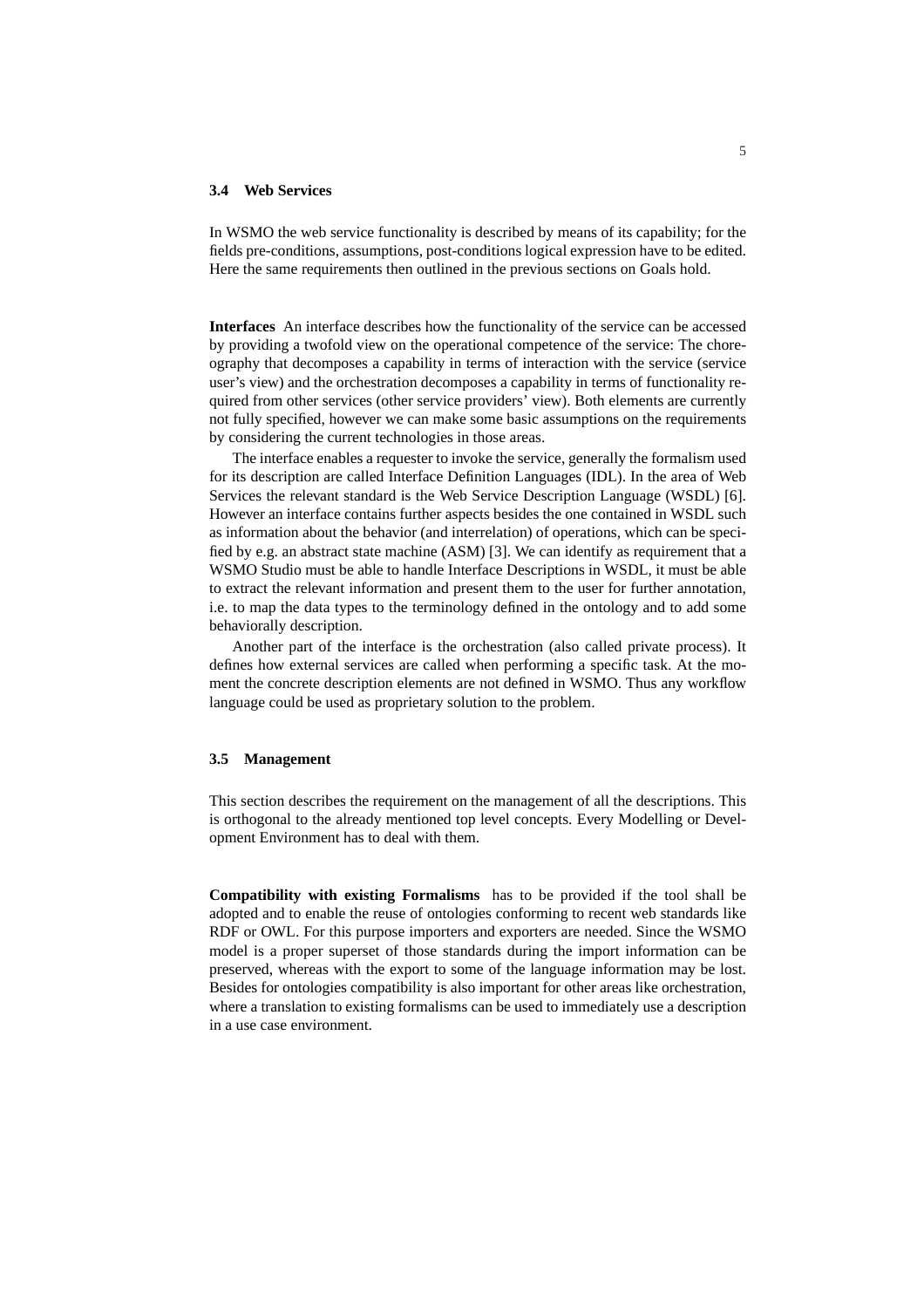**Inference and Validation** With respect to the integration of reasoners into editing environments, there exist some interfaces, which allow basic communication between reasoners and an editing environment, the adapter layer needs to be open to enable their integration. More over the drawn inferences have to be displayed with the graphical user interface and translated to the more abstract representation form of editor, e.g. if an inconsistency can be inferred it should be marked within the tree view of the ontology which concept definition causes the inconsistency. Besides syntactical validation these inferences can be used for semantical validation.

**Collaboration and Versioning** is another aspect. In order to be able to work in a team on a description they need to be accessible in a shared repository, furthermore versioning support is needed to retrieve different revisions of a description and trace changes of different authors. In Software Development this is solved for example by tools like CVS<sup> $1$ </sup>. It provides a centralized access to all sources, allows the retrieval of all revisions and concurrent development. Due to the lack of a special tailored system for ontologies, CVS is currently also used in ontology projects, e.g. WonderWeb<sup>2</sup>. We foresee the use of some management layer enabling collaboration and versioning, but will not focus on this in the beginning.

**Storage and Retrieval** The WSMO Studio has to support an extensible Storage and Retrieval functionality. Files in different WSML syntaxes need to be loaded and saved, as well as the possibility to connect to database back-end storage systems.

#### **3.6 General Software Architecture Requirements**

*Usability*. The Interface should be usable for experts as well as for novice users. That means employing a similar strategies like for example HTML Editors, that provide a WYSIWYG interface, but concurrently allow the modification of the source code as well. In section 4 and 5 we give more details on how this kind of usability can be achieved, although a full usability optimization is beyond the scope and requires external experts.

*Extensibility* A purely monolithic approach is not feasible, because of the complexity of WSMO and because [of](#page-6-0) the different demands of the potential users. A component model is needed that allows extensions by a third party, e.g. an connector/monitor tool for an execution environment or an plug-in modifying the logical expression field editing. A WSMO Studio can for example be extended to a generic ontology tool and be reused within other projects.

# **4 Architecture**

After we have outlined the concrete requirements we will now propose an Architecture that fits all mentioned requirements.

<sup>1</sup> https://www.cvshome.org/

<sup>2</sup> http://wonderweb.semanticweb.org/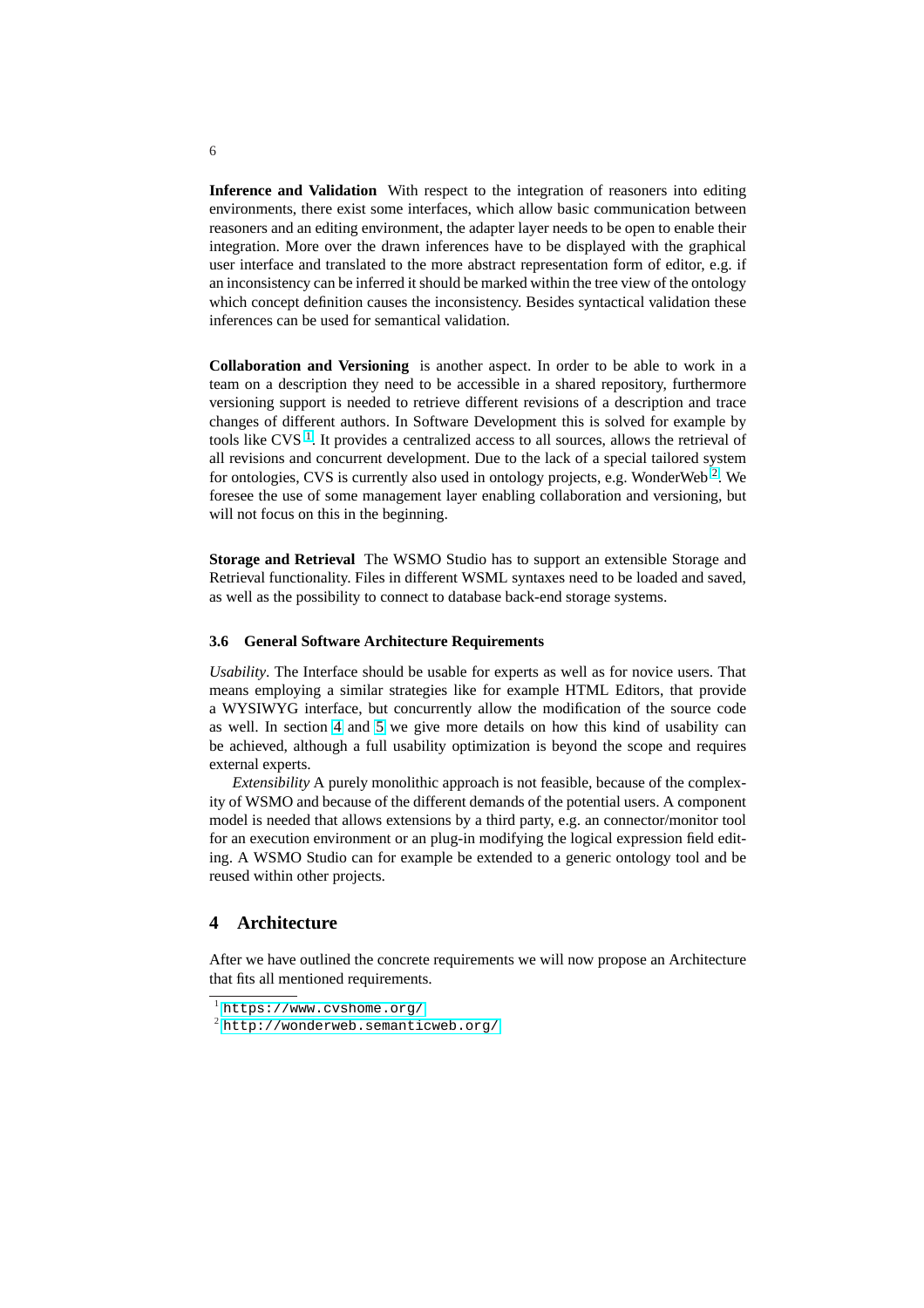<span id="page-6-0"></span>In the field of Ontology Engineering Environments one can distinguish the architectures into two broad categories, one where the editing is build around a centralized repository and its core API (client-server) and a second where the editing is based on a stand-alone client, that provides its own API for different plug-ins [15]. E.g. WebOde [1], KAON [4], Ontolingua [10] have a client-server model. The integration of new modules is based around the API of the server and the reasoning support is directly handled by the repository. Protégé [8], OntoEdit [21] and others take the plug-in approach without requiring a centralized server (although it might be integrated by a back end plug-in). Their extensibility is based around the internal API wrapping their data model.

We believe that the second approach is the best choice for the current stage of the WSMO development since it does not require the development of a server infrastructure and allows to concentrate on the implementation of the syntax support for WSML and importers / exporters. While at the same time allowing a later extension with a more sophisticated back end (e.g. a ontology management server enabling collaborative ontology development).

Based on our experience and the analyzes of success criteria for ontology engineering environments we believe a component model for the WSMO Studio is a crucial requirement to allow extensions by different stake holders and adaption to specific needs. Furthermore a studio environment needs to provide basic support and abstraction from the underlying meta model via an API, as well as interoperability with existing standards. Based on that the architecture depicted in Figure 1 is envisioned.

The central element of our architecture is an API providing standardized access to all modelling elements of WSMO as outlined in section 3. The API will provide access to all components defined in [19].

The API will provide an adapter layer for different implementations of import / export plug-ins. This layer can convert the internal model to different representation forms, for example to the WSML user language or to [a](#page-1-0)n F-logic dialect that can be interpreted by an existing reasoners.

Besides plug-in for the storage also an extensible component model is needed for the graphical user interface. For this purpose we use the Eclipse platform (see section 5) and develop a WSMO runtime component for it which integrates the operations of the WSMO API into the platform, e.g. provides methods to retrieve all loaded ontologies and bind these to concepts of the component model so it can be accessed. The WSMO runtime defines the extension points where different plug-ins can be fitted that use the functionality provided by the already described core components.

By separating the API from the component platform we enable reuse of it also in applications that do not need or want to use a graphical component platform, for example a web based validation servlet.

## **5 Implementation**

To implement the proposed architecture existing programming and ontology tools are available. Because most of these tools are Java based, Java is an appropriate implementation language for a WSMO Studio. For WSMO ontologies it should at least provide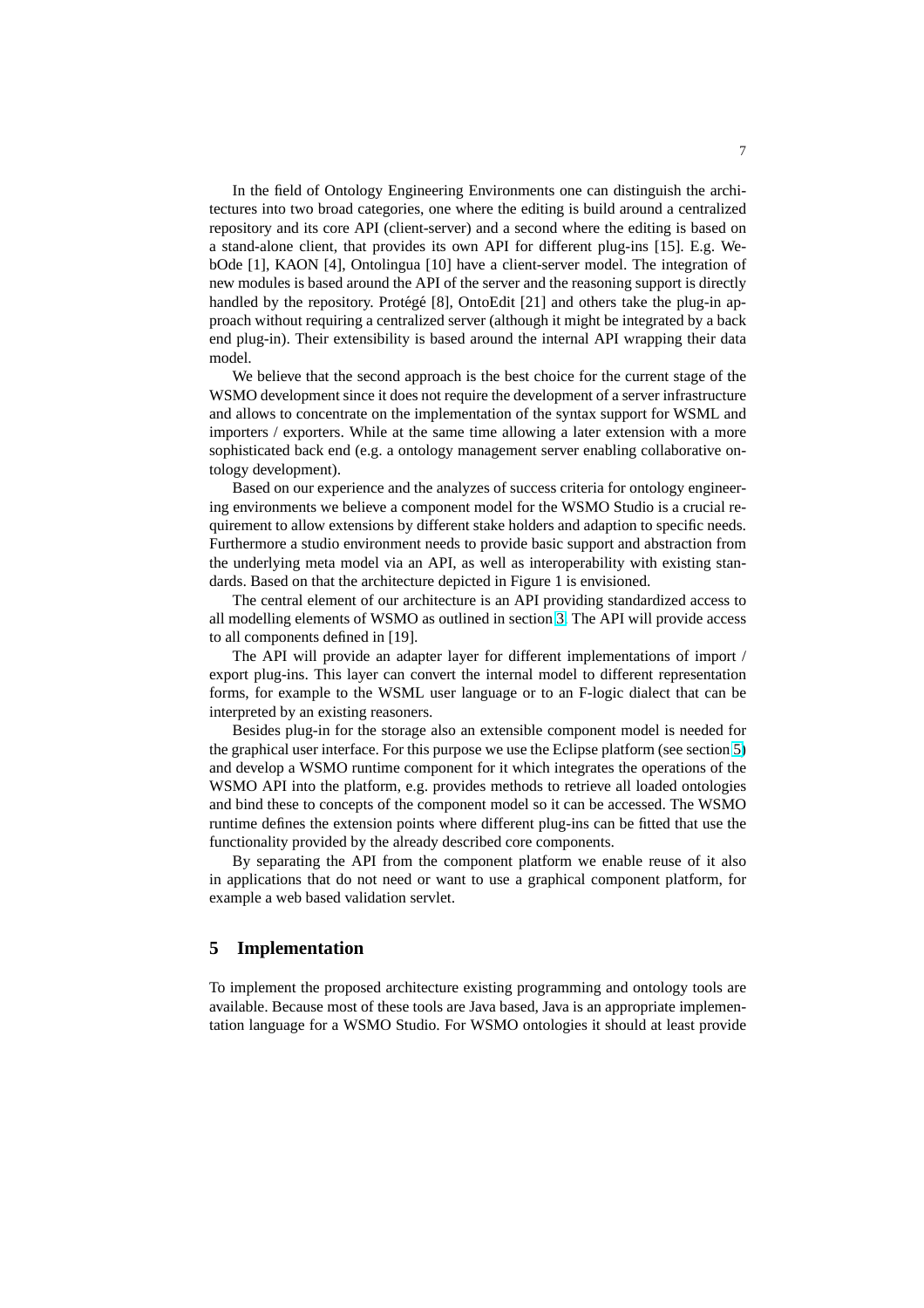

**Fig. 1.** Architecture of WSMO Studio

a text editor, a tree browser, a basic visual browser and extension points for integrating other plug-ins especially for logical-expressions or ontologies. The Eclipse platform [11] supports the development of a plug-in architecture with custom extension points and provides libraries to implement powerful text editors and browsers. Therefore the Eclipse Platform is an ideal platform for developing an extendable WSMO Studio. The main components of such a WSMO Studio have been shown in Fig. 1.

## **5.1 Eclipse based WSMO Editor**

The Eclipse Platform is especially designed for building integrated development environments. The Platform's principal role is to provide tool providers with mechanisms and rules that lead to seamlessly-integrated tools. There are already some ontology tools available for Eclipse such as the Semantic Web Development Environment<sup>3</sup> or the 'Protègè within Eclipse' plug-in<sup>4</sup> which demonstrate how ontology editors can be implemented based on Eclipse. An Eclipse based WSMO Studio for editing WSMO descriptions needs at least a runtime plug-in which defines extension points for Eclipse WSMO Plug-ins and special WSMO Plug-ins.

The main functionality of the WSMO Eclipse Runtime is to define extension points for WSMO Eclipse Plug-ins and to link between the WSMO API and the Eclipse platform features. Eclipse also enables the definition of extension points for plug-ins to

 $3$  http://owl-eclipse.projects.semwebcentral.org/

<sup>4</sup> http://informatics.mayo.edu/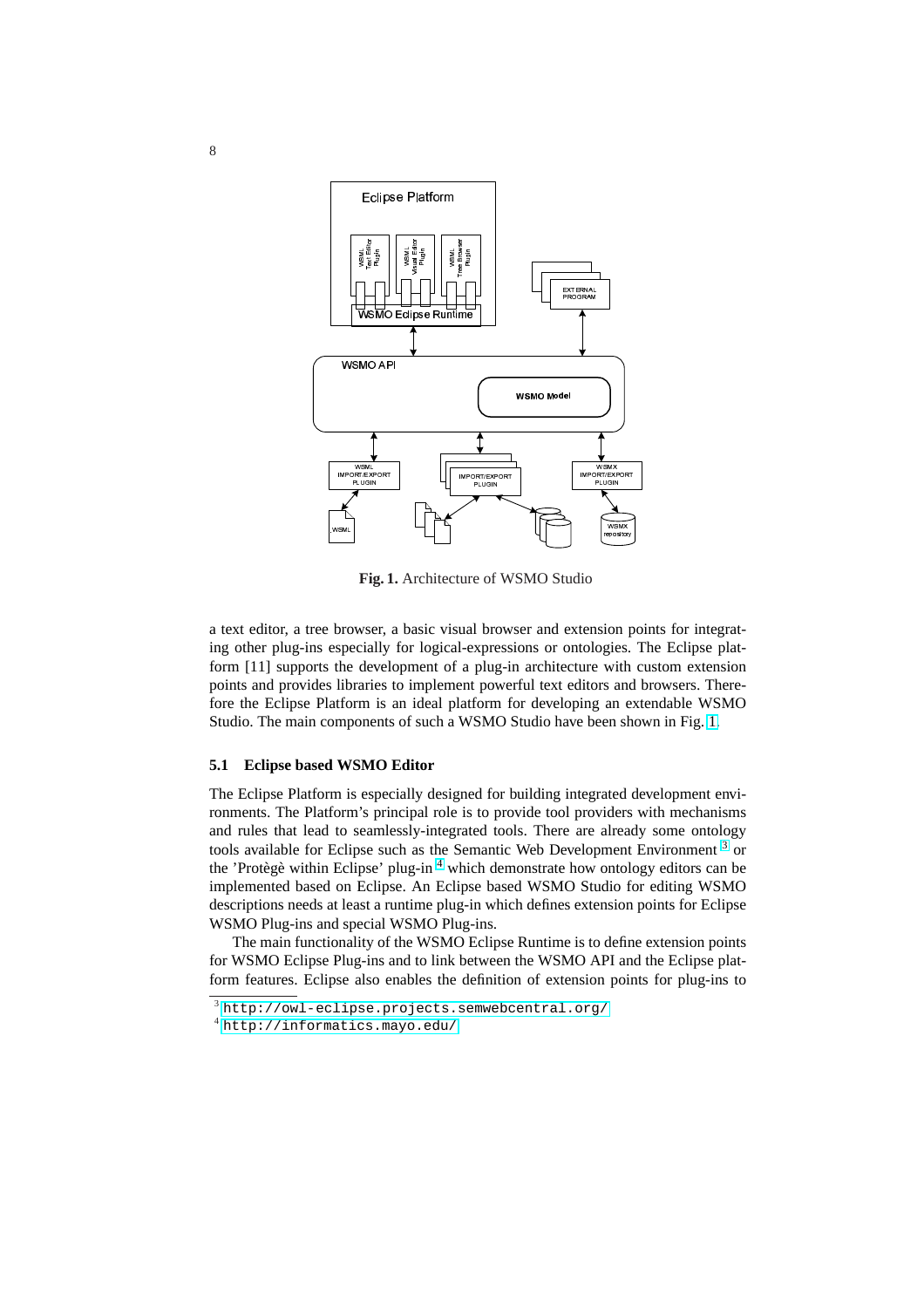allow inter-module (resp. plug-in) communication. Although we implement a runtime module, other application should also have the possibility to directly plug onto the API not using the runtime.

One of the most important plug-ins for all development environments and therefore also for a WSMO Studio is a text editor for the different variants and syntaxes of WSML [17]. By using the facilities provided on the Eclipse platform a customized WSML text editor with additional features such as syntax highlighting, context and pulldown menus, key binding contexts, text outlining pages that show the hierarchical structure of the text and context behaviour can be implemented only by extending and adapting existing classes of the Eclipse library. A prototype of such an Eclipse based text editor with syntax highlighting has already been implemented (see fig.2). If one



**Fig. 2.** WSML text editor

wants to extend the text editor with different kinds of logical expressions, different grammars for logical expressions like FOL or F-Logic can be plugged in. Other useful plug-ins for editing WSML are a tree browser and a visual editor.

By using a tree browser one can get a well structured overview and navigate through a WSMO description. In Eclipse tree browsers can easily be implemented by extending existing tree view classes. A visual editor is a optional plug-in that supports the visual modelling of WSMO ontologies. Extensions of a basic visual editor may also include objects for web services, goals and mediators. One should have the possibility to edit all properties of WSMO descriptions in the visual editor. The editor is especially for those users who don't want to code WSMO descriptions in a text editor. Besides SWT and the JFace library also the Eclipse workbench itself provides many features for implementing such a editor.

## **5.2 WSMO API and adapters**

The WSMO API is the core part of a WSMO Studio and also reusable for other WSMO based implementations. The API abstracts from the representation of WSMO data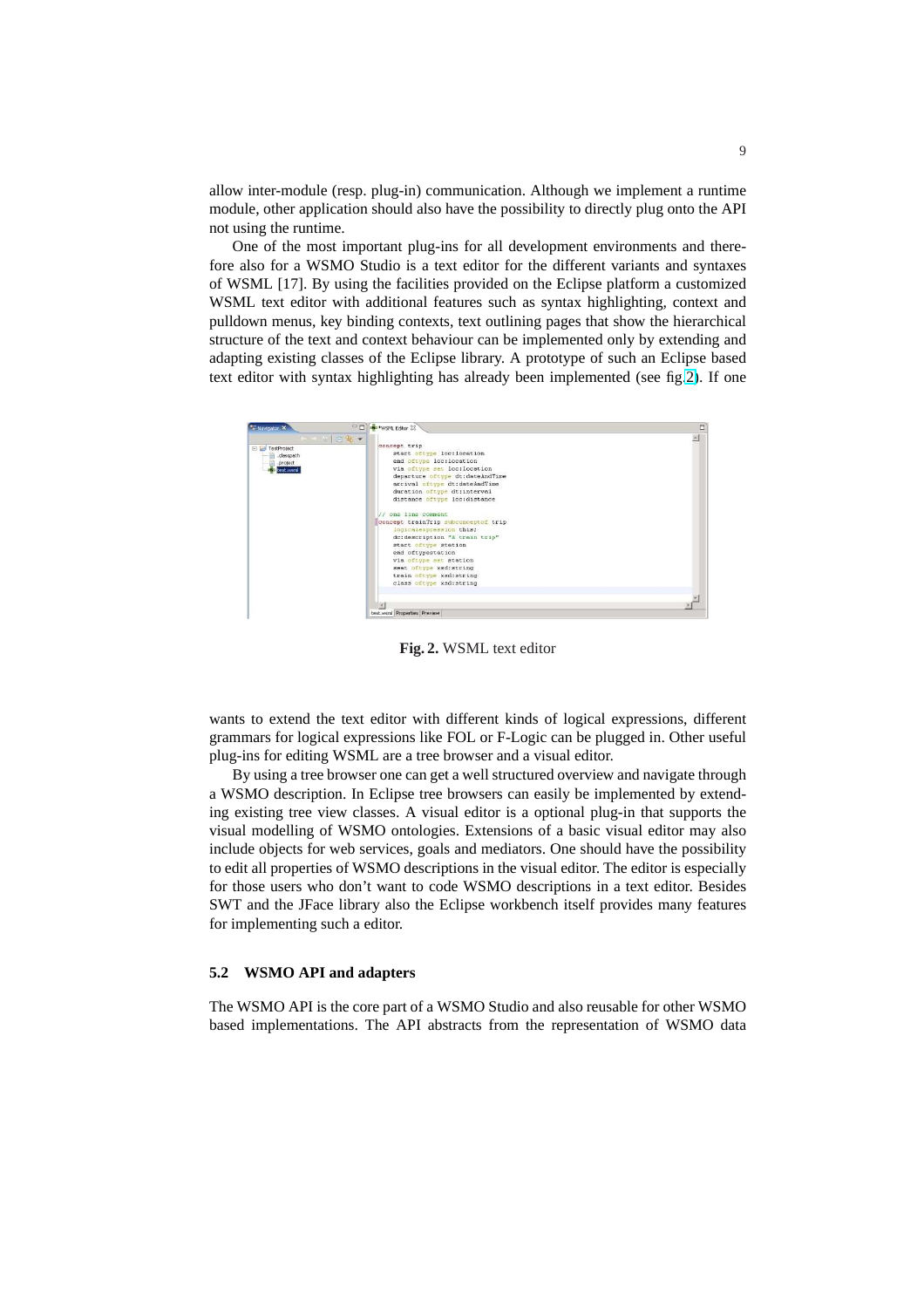model and provides convenience methods. Within the SWWS Studio<sup>5</sup> such an API has already been developed, which will be reused and extended.

A WSMO Studio needs different import and export plug-ins to serialize WSMO ontologies into different formats. Because of the existence of many different ontology formats, it makes sense to implement an abstract adaption layer to build importers and exporters for special formats based on that layer. WSMO needs at least an import and an export plug-in for WSML - the standard representation of WSMO. Here work has already been done, by implementing a grammar and a SableCC based tree walker. Parts of that work are also used in the online WSML validator <sup>6</sup>.

## **6 Conclusions and future work**

In this paper we have outlined the requirements on a WSMO Studio and derived an software architecture for it while continuously comparing our approach to existing solutions. Despite our aim of maximum reuse of existing work we had to conclude that a construction up on existing ontology editors does not pay off, mainly because of the different meta model and the missing extensions points for web service related features such as orchestration development. On the other hand a monolithic and proprietary solution will not be adopted by a wide range of user, because of the lack of extension and modification possibilities. Our presented architecture takes this into account and proposes an open plug-in model based on a generic component platform such as eclipse. The first implementation steps have been taken in the form of prototyping with the eclipse platform and the development of parsers and converters for WSML and flora2. This work will be jointly continued with the developers of the SWWS Studio.

The WSMO Studio will provide a easy extension point for all researchers aiming at the realization of their research around semantically enabled web services using WSMO.

Acknowledgments This research is partially funded by the by the European Commission under the IST projects SWWS and DIP. We like to thank the WSMO, WSMX and WSML working group for fruitful input and also special thanks to OntoText for their support and discussions on the design of the studio.

## **References**

- 1. J. C. Arpírez, O. Corcho, M. Fernández-López, and A. Gómez-Pérez. Webode: a scalable workbench for ontological engineering. In *Proceedings of the International Conference on Knowledge Capture*, pages 6–13. ACM Press, 2001.
- 2. S. Bechhofer, F. v. Harmelen, J. Hendler, I. Horrocks, D. McGuinness, P. F. Patel-Schneider, and L. A. Stein. Web ontology language reference. W3c recommendation, W3C, 2004.
- 3. E. Börger and R. F. Stärk. Abstract State Machines—A Method for High-Level System Design *and Analysis*. Springer-Verlag, 2003.

<sup>5</sup> http://swws.ontotext.com

 $6$  http://138.232.65.151:8080/wsml/